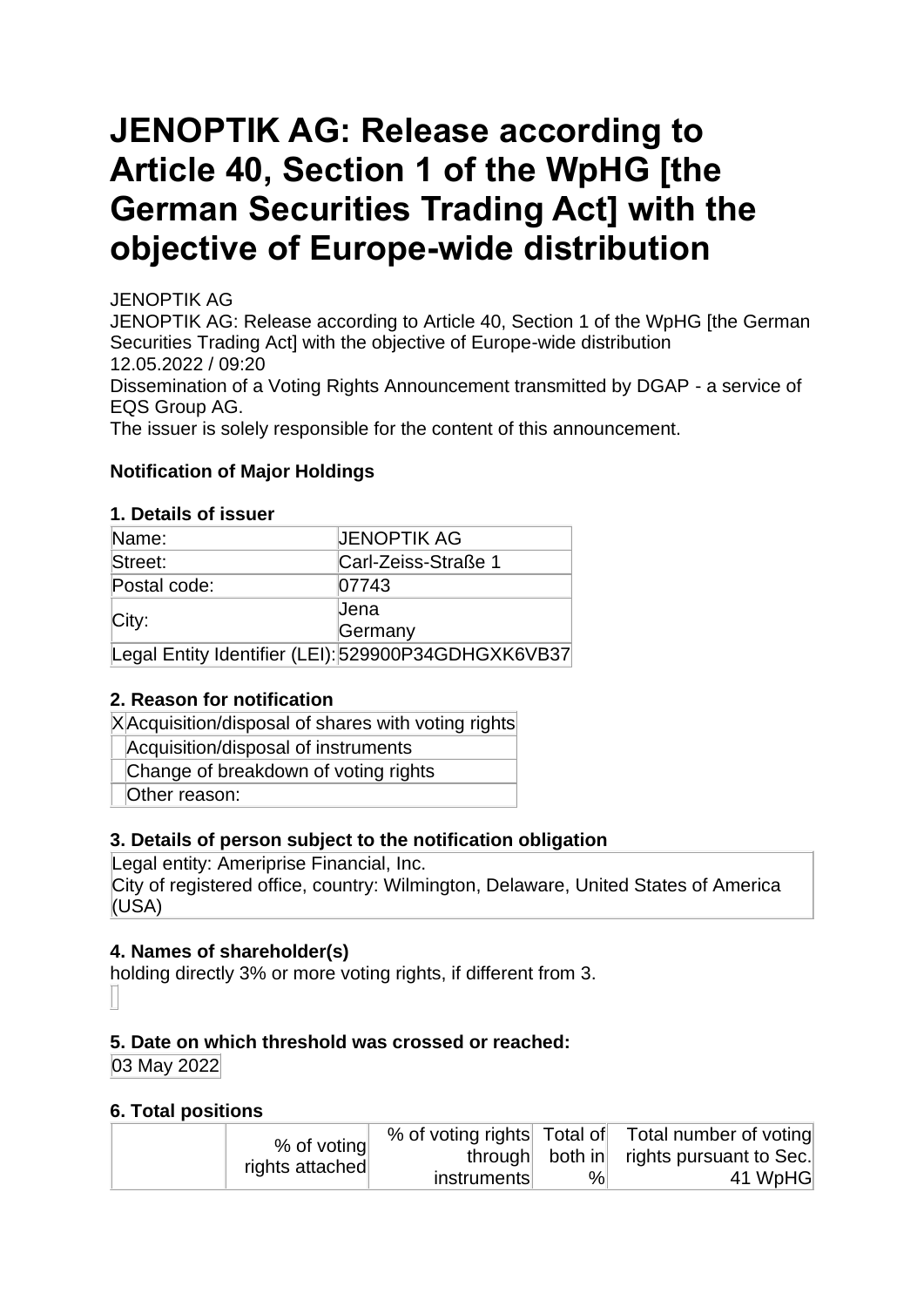|                          | to shares<br>(total of $7.a.$ ) | (total of 7.b.1 + $(7.a. +$ )<br>7.b.2 | 7.b.            |            |
|--------------------------|---------------------------------|----------------------------------------|-----------------|------------|
| <b>New</b>               | 3.23%                           |                                        | $0.00\%$ 3.23 % | 57,238,115 |
| Previous<br>notification | $n/a$ %                         | $n/a$ %                                | n/a %l          |            |

## **7. Details on total positions**

#### **a. Voting rights attached to shares (Sec. 33, 34 WpHG)**

| <b>ISIN</b>  | Absolute                                                        |           | In $%$ |          |  |
|--------------|-----------------------------------------------------------------|-----------|--------|----------|--|
|              | Direct                                                          | Indirect  | Direct | Indirect |  |
|              | $ (Sec. 33 WpHG) (Sec. 34 WpHG) (Sec. 33 WpHG) (Sec. 34 WpHG) $ |           |        |          |  |
| DE000A2NB601 |                                                                 | 1,849,139 | 0.00%  | 3.23%    |  |
| Total        | 1,849,139                                                       |           | 3.23%  |          |  |

#### **b.1. Instruments according to Sec. 38 (1) no. 1 WpHG**

| Type of<br>instrument | Expiration or<br>maturity date | Exercise or<br>conversion period | Voting rights Voting rights<br>absolute | in $%$ |
|-----------------------|--------------------------------|----------------------------------|-----------------------------------------|--------|
|                       |                                |                                  |                                         | 0.00%  |
|                       |                                | Total                            |                                         | 0.00%  |

#### **b.2. Instruments according to Sec. 38 (1) no. 2 WpHG**

| $T$ ype of<br>instrument | Expiration or<br>maturity date | Exercise or<br>conversion<br>period | Cash or<br>physical<br>settlement | Voting rights<br>absolute | Voting<br>rights in<br>% |
|--------------------------|--------------------------------|-------------------------------------|-----------------------------------|---------------------------|--------------------------|
|                          |                                |                                     |                                   |                           | 0.00%                    |
|                          |                                |                                     | Total                             |                           | 0.00%                    |

#### **8. Information in relation to the person subject to the notification obligation**

Person subject to the notification obligation is not controlled nor does it control any other undertaking(s) that directly or indirectly hold(s) an interest in the (underlying) issuer (1.).

 $\times$  Full chain of controlled undertakings starting with the ultimate controlling natural<br>parson or logal ontity: person or legal entity:

| Name                                                   | rights (if at<br>least 3% or<br>more) | % of voting % of voting rights through Total of both<br>instruments (if at least (if at least 5%)<br>5% or more) | or more)      |
|--------------------------------------------------------|---------------------------------------|------------------------------------------------------------------------------------------------------------------|---------------|
| Ameriprise Financial, Inc.                             | %                                     | %                                                                                                                | %             |
| Columbia Management<br><b>Investment Advisers, LLC</b> | %                                     | $\%$                                                                                                             | $\frac{9}{6}$ |
| Columbia Wanger Asset<br>Management, LLC               | %                                     | %                                                                                                                | $\frac{9}{6}$ |
|                                                        | %                                     | $\%$                                                                                                             | %             |
| Ameriprise Financial, Inc.                             | %                                     | $\%$                                                                                                             | %             |